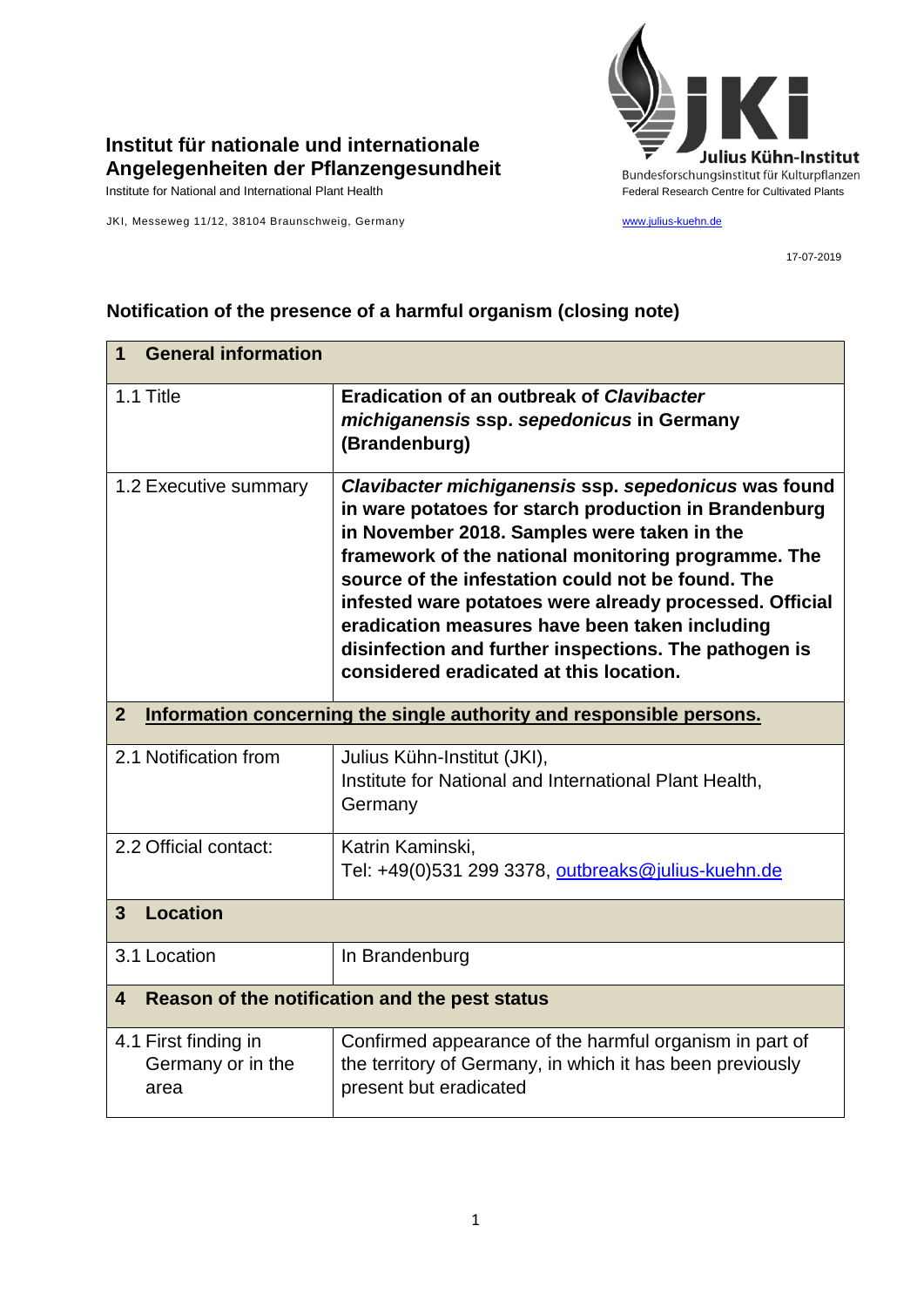| 4.2 Pest status of the area where the<br>harmful organism has been found<br>present, after the official confirmation.                 | Absent, pest found but eradicated                                                                                                                                                   |  |
|---------------------------------------------------------------------------------------------------------------------------------------|-------------------------------------------------------------------------------------------------------------------------------------------------------------------------------------|--|
| 4.3 Pest status in Germany before the<br>official confirmation of the presence,<br>or suspected presence, of the harmful<br>organism. | Present, few records, extensive<br>surveys, under official control                                                                                                                  |  |
| 4.4 Pest status in Germany after the<br>official confirmation of the presence of<br>the harmful organism.                             | Present, few records, extensive<br>surveys, under official control                                                                                                                  |  |
| Finding, sampling, testing and confirmation of the harmful organism.<br>$5\phantom{.0}$                                               |                                                                                                                                                                                     |  |
| 5.1 How the presence or appearance of<br>the harmful organism was found.                                                              | Pest related official survey                                                                                                                                                        |  |
| 5.2 Date of finding:                                                                                                                  | 17-10-2018                                                                                                                                                                          |  |
| 5.3 Sampling for laboratory analysis.                                                                                                 | 19-09-2018                                                                                                                                                                          |  |
| 5.4 Diagnostic method                                                                                                                 | According to peer reviewed protocols:<br>PM 7/42 (2)                                                                                                                                |  |
| 5.5 Date of official confirmation of the<br>harmful organism's identity.                                                              | 21-11-2018                                                                                                                                                                          |  |
| Infested area, and the severity and source of the outbreak in that area.<br>6                                                         |                                                                                                                                                                                     |  |
| 6.1 Size and delimitation of the infested<br>area.                                                                                    | 106 tons                                                                                                                                                                            |  |
| 6.2 Characteristics of the infested area<br>and its vicinity.                                                                         | Open air – field (the sample has been<br>taken in the storage)                                                                                                                      |  |
| 6.3 Infested plant(s), plant product(s) and<br>other object(s).                                                                       | Solanum tuberosum 'Jumbo' (ware<br>potatoes for starch production                                                                                                                   |  |
| 6.4 Source of the outbreak                                                                                                            | Unknown.                                                                                                                                                                            |  |
| <b>Official phytosanitary measures.</b><br>7                                                                                          |                                                                                                                                                                                     |  |
| 7.1 Adoption of official phytosanitary<br>measures.                                                                                   | Official phytosanitary measures have<br>been taken: disinfection measures,<br>official controls in the next years, ware<br>potatoes for starch production were<br>already processed |  |